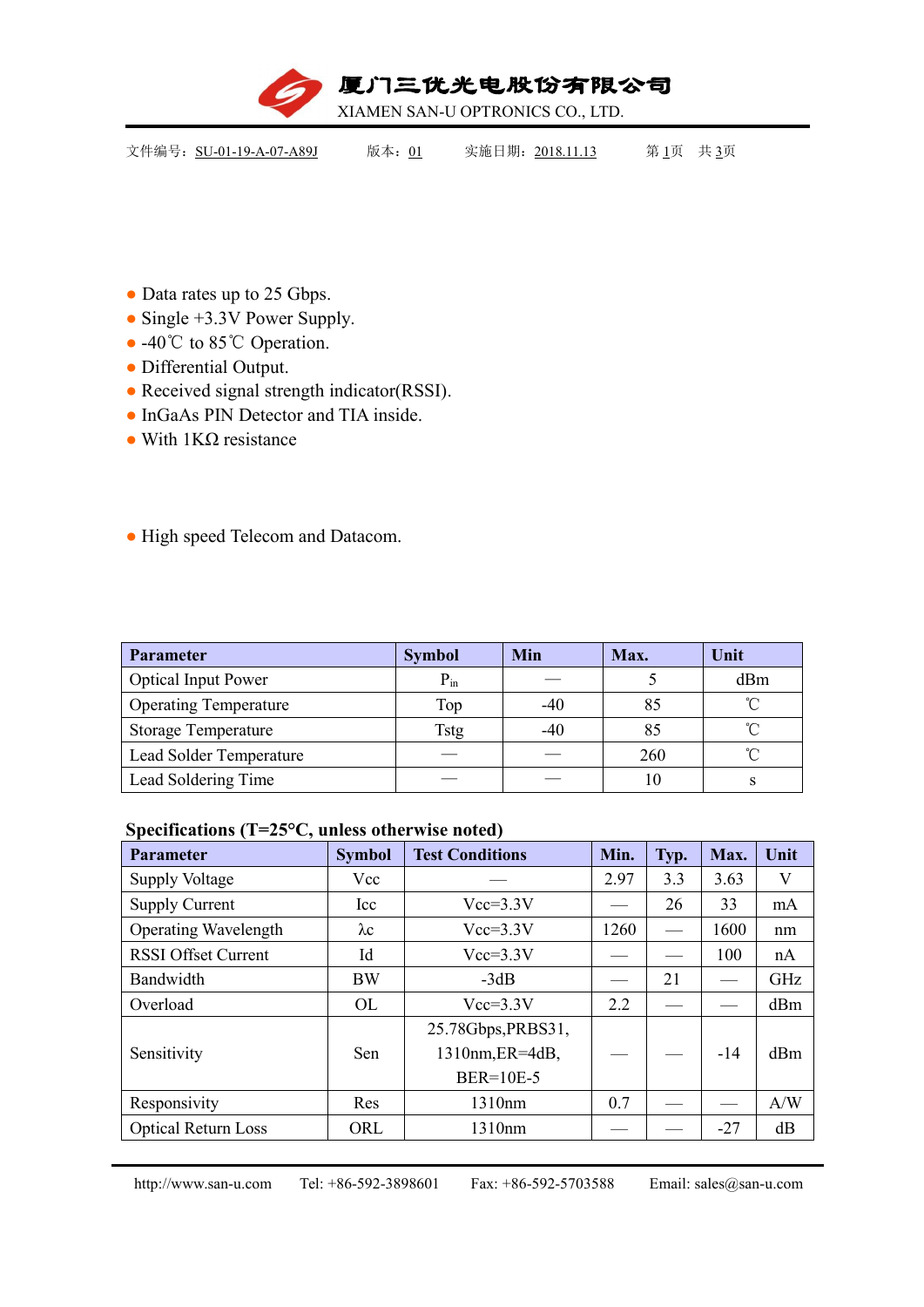

文件编号: SU-01-19-A-07-A89J 版本: 01 实施日期: 2018.11.13 第 2页 共 3页

# **Key Materials:**

| Materials | Part Number |
|-----------|-------------|
| PIN PD    | 0001020226  |
| TIA       | 0000090126  |



### **Statement**:

SAN-U owns the authority for final explanation of all information contained in this document, which is subject to change without notice. All the information was obtained in particular environments; and SAN-U will not be responsible for the performance of the customers' actual operating environments. All information contained is only for the users' reference and shall not be considered as warranted characteristics. SAN-U will not be liable for damages arising directly or indirectly which from any use of the information contained in this document.

### **Contact Information:**

Address: N501-505 Weiye Bldg., Xiamen Pioneering Park For Overseas Chinese Scholars, Xiamen,